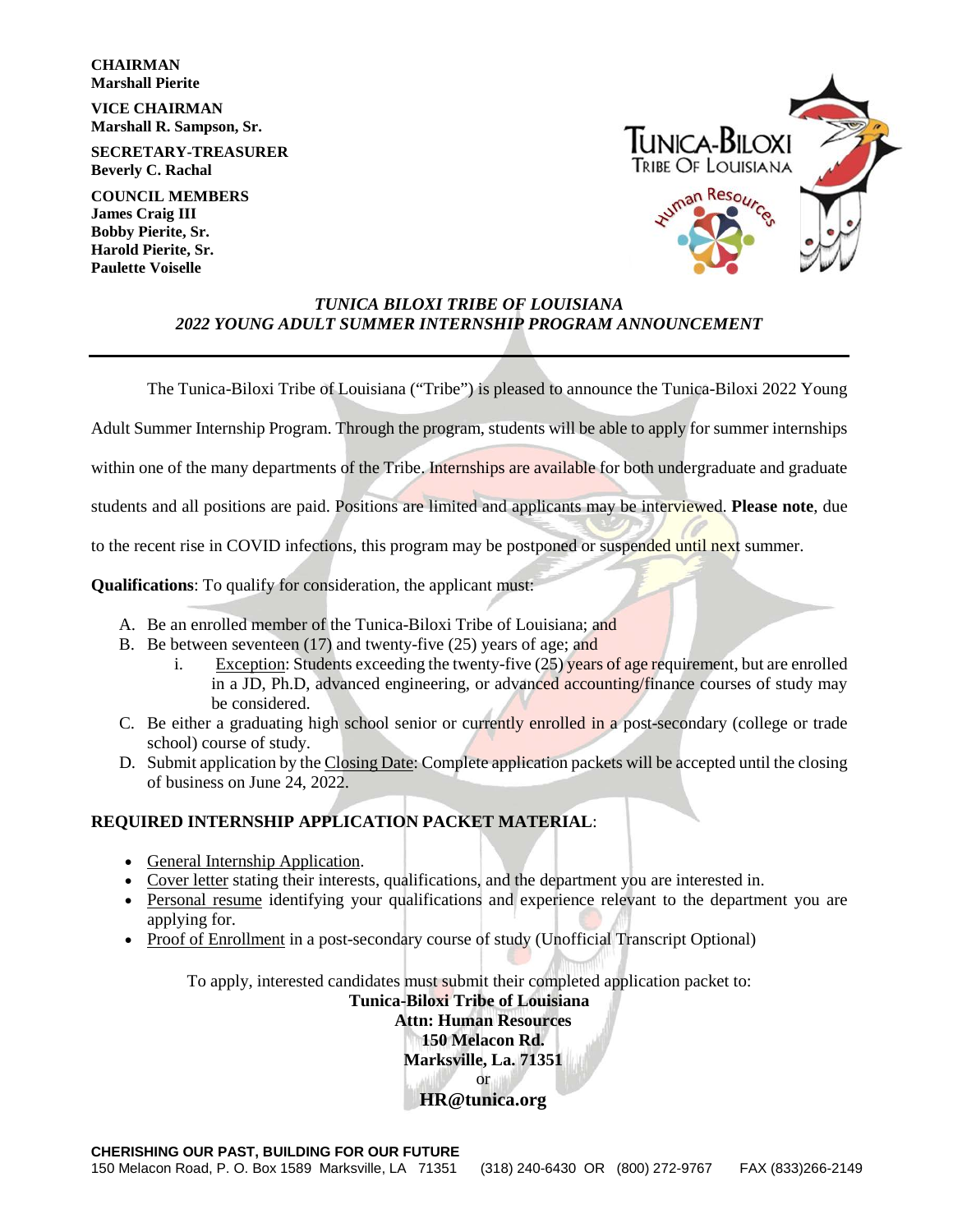

# TUNICA-BILOXI TRIBE OF LOUISIANA **GENERAL INTERNSHIP APPLICATION**

|                                                                                                                | Roll Number ____________________________ |                               |                                                                                                                                        |                               |  |
|----------------------------------------------------------------------------------------------------------------|------------------------------------------|-------------------------------|----------------------------------------------------------------------------------------------------------------------------------------|-------------------------------|--|
| PERSONAL INFORMATION                                                                                           |                                          |                               |                                                                                                                                        |                               |  |
|                                                                                                                |                                          |                               |                                                                                                                                        |                               |  |
|                                                                                                                | Last                                     | First                         | Middle                                                                                                                                 |                               |  |
| Address _______________                                                                                        | <u>Street</u><br>Street                  | City                          | State                                                                                                                                  | Zip Code                      |  |
|                                                                                                                |                                          |                               |                                                                                                                                        |                               |  |
| <b>AREAS of INTEREST or DEPARTMENT</b>                                                                         |                                          |                               |                                                                                                                                        |                               |  |
| Administration                                                                                                 | <b>Gift Shop</b>                         | Land Management               | Maintenance                                                                                                                            | Public Health & Sanitation    |  |
| Education                                                                                                      | Health                                   | Language & Culture            | Minor's Trust                                                                                                                          | Reception                     |  |
| Enrollment                                                                                                     | Housing                                  | Law Enforcement               | Political Action Committee (PAC)                                                                                                       | Recreation                    |  |
| Finance                                                                                                        | Human Resources                          | $\Box$ Legal                  | Property Officer                                                                                                                       | Satellite Offices             |  |
|                                                                                                                |                                          |                               |                                                                                                                                        | Social Services               |  |
| <b>EDUCATION</b>                                                                                               |                                          |                               |                                                                                                                                        |                               |  |
|                                                                                                                |                                          |                               |                                                                                                                                        |                               |  |
| Number of years attended ______________Did you graduate? LVes LVes oubjects Studied __________________________ |                                          |                               |                                                                                                                                        |                               |  |
|                                                                                                                |                                          |                               |                                                                                                                                        |                               |  |
|                                                                                                                |                                          |                               |                                                                                                                                        |                               |  |
|                                                                                                                |                                          |                               |                                                                                                                                        |                               |  |
| Sophomore Junior Senior Graduate Recent Graduate<br>Level: $\Box$ Freshman                                     |                                          |                               |                                                                                                                                        |                               |  |
| If recent graduate, number of years attended _______________ Degree Received _________________________________ |                                          |                               |                                                                                                                                        |                               |  |
|                                                                                                                |                                          |                               |                                                                                                                                        |                               |  |
|                                                                                                                |                                          |                               | Number of years attended _______________Did you graduate?  _____________________ No Subjects Studied _________________________________ |                               |  |
| <b>GENERAL SKILLS &amp; EXPERIENCE</b>                                                                         |                                          |                               |                                                                                                                                        |                               |  |
| <b>GENERAL</b>                                                                                                 |                                          | <b>COMPUTER SKILLS</b>        | <b>WRITING SKILLS</b>                                                                                                                  | <b>TECHNICAL</b>              |  |
| Customer service                                                                                               |                                          | Efficient typing capabilities | $\Box$ Research                                                                                                                        | Precision with tools          |  |
| Professional communication                                                                                     | MS Office                                |                               | Academic                                                                                                                               | Maintaining/repairing objects |  |
| Filing/records management                                                                                      |                                          | SQL database management       | Press releases                                                                                                                         | Operating/driving equipment   |  |
| People management skills                                                                                       | Internet                                 |                               | Proposals                                                                                                                              | Carpentry/lighting/audio      |  |
| Research skills                                                                                                |                                          | Adobe Photoshop               | <b>Grant writing</b>                                                                                                                   | TFirst aid/incident response  |  |
| Budget management                                                                                              | MS Publisher                             |                               | Newsletters                                                                                                                            |                               |  |
| Languages: Please indicate which languages you can read and/or speak                                           |                                          |                               |                                                                                                                                        |                               |  |
|                                                                                                                |                                          |                               |                                                                                                                                        |                               |  |
|                                                                                                                |                                          |                               |                                                                                                                                        |                               |  |
|                                                                                                                |                                          |                               |                                                                                                                                        |                               |  |